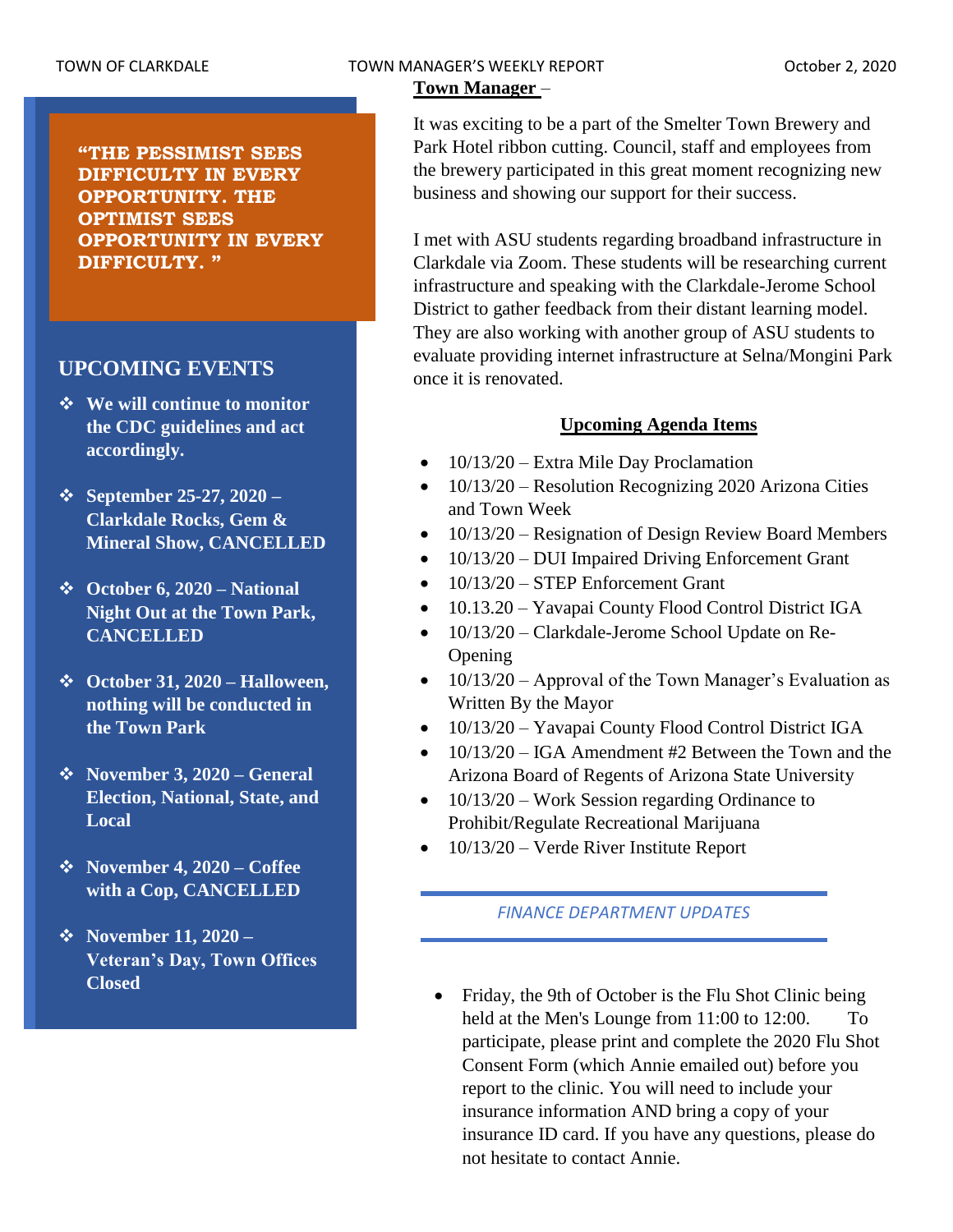TOWN OF CLARKDALE TOWN MANAGER'S WEEKLY REPORT TOWN OCTOber 2, 2020

# Yavapai County COVID-19 Update 10/2/2020 10:15:00 AM

| <b>Yavapai County</b><br>Deaths: 84 Recoveries: 1317<br><b>Confirmed Cases: 2601</b> |             |            |                                                                                     |                     |       | Arizona<br>Cases: 219763 Deaths: 5693 |              |                |       |
|--------------------------------------------------------------------------------------|-------------|------------|-------------------------------------------------------------------------------------|---------------------|-------|---------------------------------------|--------------|----------------|-------|
| <b>Yavapai Case Locations</b>                                                        |             |            | Yavapai Tests<br>43609                                                              |                     |       | Yavapai Case Details<br>Change        |              |                |       |
| <b>Ash Fork</b>                                                                      | Count<br>14 | Change     | <b>Total Tested</b>                                                                 |                     | 94.0% | Age<br>0 to 12                        | Count<br>113 |                |       |
|                                                                                      | 16          | n/c        | <b>Negative Tests 41008</b><br>Positive                                             | 2601                |       | 13 to 17 193                          |              | n/c<br>$+5$    |       |
| <b>Bagdad</b><br><b>Black Canyon</b>                                                 | 29          | n/c<br>n/c |                                                                                     |                     |       | 18 to 24 317                          |              | $+3$           |       |
| City                                                                                 |             |            | New Tests Reported**                                                                |                     | 135   | 25 to 34 364                          |              | $+3$           |       |
| <b>Camp Verde</b>                                                                    | 159         | $+2$       | New Cases Yavapai                                                                   |                     | 26    | 35 to 44 277                          |              | $+4$           |       |
| Chino Valley*                                                                        | 144         | n/c        | Positivity Rate (PCR & Serology)**4.6%                                              |                     |       | 45 to 54 306                          |              | $+2$           |       |
| Clarkdale                                                                            | 67          | n/c        | **ADHS#s                                                                            |                     |       | $\overline{55}$ to 64 399             |              | $+4$           |       |
| Congress                                                                             | 13          | n/c        |                                                                                     |                     |       | 65 to 74 348                          |              | $+1$           |       |
| Cornville                                                                            | 36          | $+2$       | Two Week Positivity Rate 2.7%                                                       |                     |       | 75 to 84 169                          |              | $+3$           |       |
| Cottonwood                                                                           | 287         | $+2$       | *9/14/2020-9/28/2020                                                                |                     |       | $85+$                                 | 113          | $+1$           |       |
| Dewey*                                                                               | 112         | n/c        |                                                                                     |                     |       | Unknown2                              |              | n/c            |       |
| Humboldt                                                                             | 12          | n/c        |                                                                                     |                     |       |                                       |              |                |       |
| Mayer*                                                                               | 63          | n/c        |                                                                                     |                     |       | Male                                  | 1117         | 43%            |       |
| Paulden                                                                              | 80          | $+1$       |                                                                                     |                     |       | Female                                | 1483         | 57%            |       |
| Prescott*                                                                            | 593         | $+4$       |                                                                                     |                     |       |                                       |              |                |       |
| Prescott Valley* 610                                                                 |             | $+11$      |                                                                                     |                     |       |                                       |              |                |       |
| Rimrock                                                                              | 53          | $+1$       | Yavapai Hospitalizations                                                            |                     |       | Yavapai Mortality                     |              |                |       |
| Sedona                                                                               | 106         | $+2$       |                                                                                     |                     |       | Case fatality rate                    |              |                | 3.2%  |
| Seligman                                                                             | 5           | n/c        |                                                                                     |                     |       |                                       |              |                |       |
| Village of Oak                                                                       | 37          | n/c        | YRMC 7                                                                              | 4 PUI (West Campus) |       | Females                               |              | 31             | 37%   |
| Creek                                                                                |             |            | 4                                                                                   | 0 PUI (East Campus) |       | Males                                 |              | 53             | 63%   |
| Yarnell                                                                              | 10          | $+2$       | $\overline{\text{VVMC}}$ 3<br>3 PUI                                                 |                     |       |                                       |              |                |       |
| Other Quad                                                                           | 15          | n/c        | <b>VA</b><br>$\mathbf{0}$<br>0 PUI                                                  |                     |       | Cottonwood                            |              | 14             | 17%   |
| <b>Cities</b>                                                                        |             |            | * A PUI is an in-patient who has been<br>admitted for care that has been tested for |                     |       | Prescott                              |              | 39             | 47%   |
| <b>Other Verde</b>                                                                   | 1           | n/c        | COVID-19 with results still pending.                                                |                     |       | <b>Prescott Valley</b>                |              | $\overline{7}$ | 8%    |
| Valley                                                                               |             |            | * These numbers are only COVID-19<br>related hospitalizations.                      |                     |       | Other Quad Cities 13                  |              |                | 14%   |
| <b>Unknown</b>                                                                       | 16          | $-1$       |                                                                                     |                     |       | Other Verde                           |              | 11             | 13%   |
|                                                                                      |             |            |                                                                                     |                     |       |                                       |              |                |       |
| *Mingus Mtn Academy 123                                                              |             |            |                                                                                     |                     |       | 0 to 54                               |              | $\mathbf{1}$   | $1\%$ |
|                                                                                      |             |            |                                                                                     |                     |       | 55 to 64                              |              | 10             | 12%   |
|                                                                                      |             |            |                                                                                     |                     |       | 65 to 74                              |              | 24             | 29%   |
|                                                                                      |             |            |                                                                                     |                     |       | 75 to 84                              |              | 22             | 26%   |
|                                                                                      |             |            |                                                                                     |                     |       | 85 and older                          |              | 27             | 32%   |

**Testing Sites in [Yavapai](https://www.yavapai.us/Portals/39/COVID-19/TestingSitesinYavapaiCounty.pdf) County** 

[Emergency](http://www.yavapai.us/Portals/39/PPE%20Donations.pdf) Operations Center Personal Protection Equipment (PPE) Donations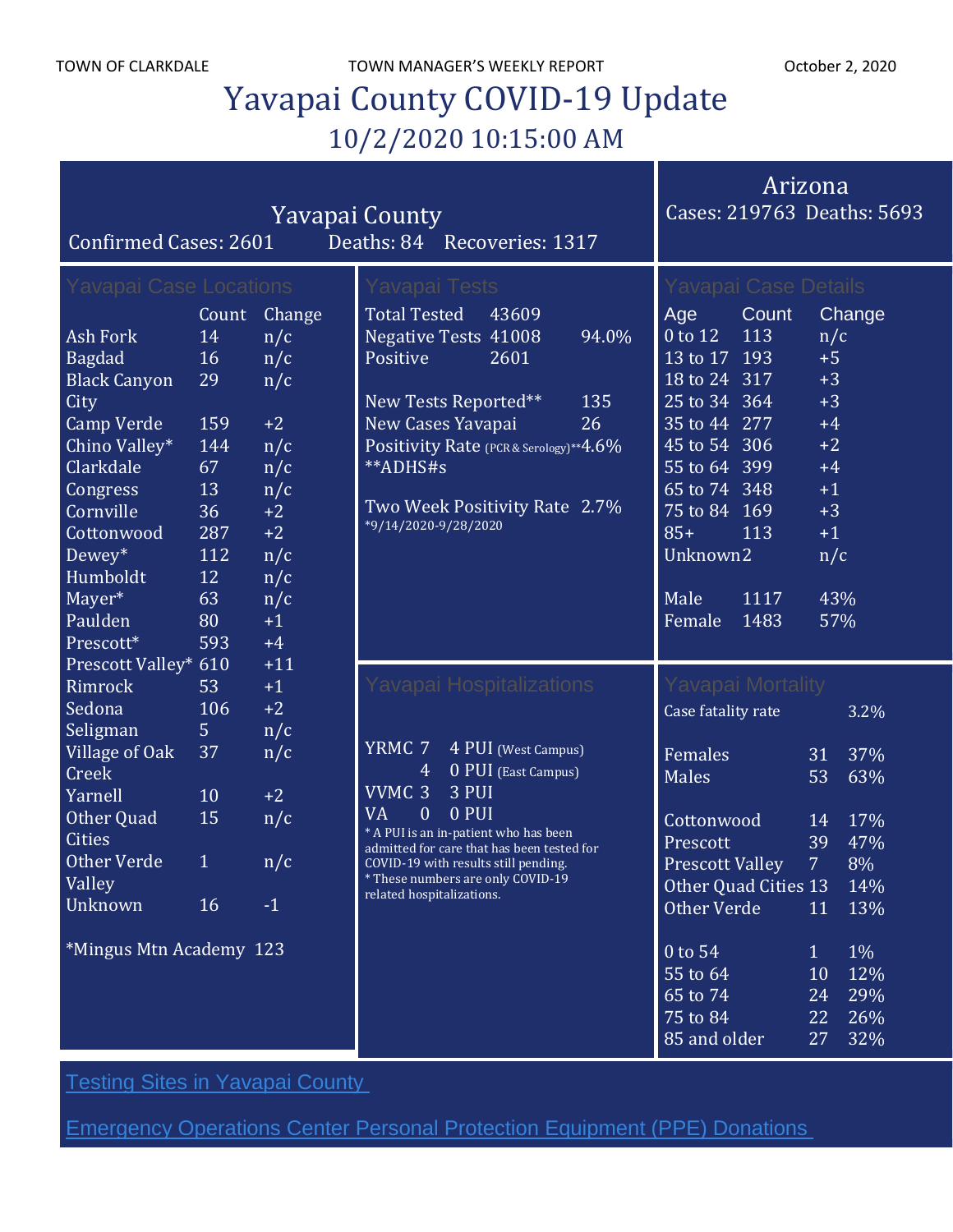# *PARKS & RECREATION DEPARTMENT UPDATES*

Parks and Recreation Event, Program and Activity Reports –

- The new Plant Walk program with Deborah Brandt appears to be just what our community members are looking for, over 20 people registered and the limit was 10. We will be splitting it up and providing more opportunities to the community.
- Due to feedback from the public, a staff has decided to change the deadline date for those who want to participate in the Halloween House Decorating contest to October 21st instead of the 12th. The creation of a map of participants with not happen as a result but this extended deadline will give residents more time to decorate. Keep in mind that the "People's Choice" award will run until Halloween so residents still have a chance to win this award even if they don't participate in the \$200 grand prize option. This prize is 2 tickets on the Verde Canyon Railroad and a special gift. Thank you to our house decorating and costume contest sponsors Bodega Pierce and Alcora Marble.
- The Town Park decorations are complete, thanks to volunteers, Town staff and sponsor State Farm Agent Jen Griffin and Olsen's Grain for the straw bales. Already lots of visitors have been have come by and some also found their way to Smelter Town after visiting the gazebo. Yay for economic development opportunities!



## Volunteer Coordination –

- Volunteers assisted Public Works with folding utility bills last week when the automatic folder decided to malfunction.
- Fifteen volunteers came out to assist  $P \& R$  staff with decorating the gazebo. A big thanks to Town staff who also assisted.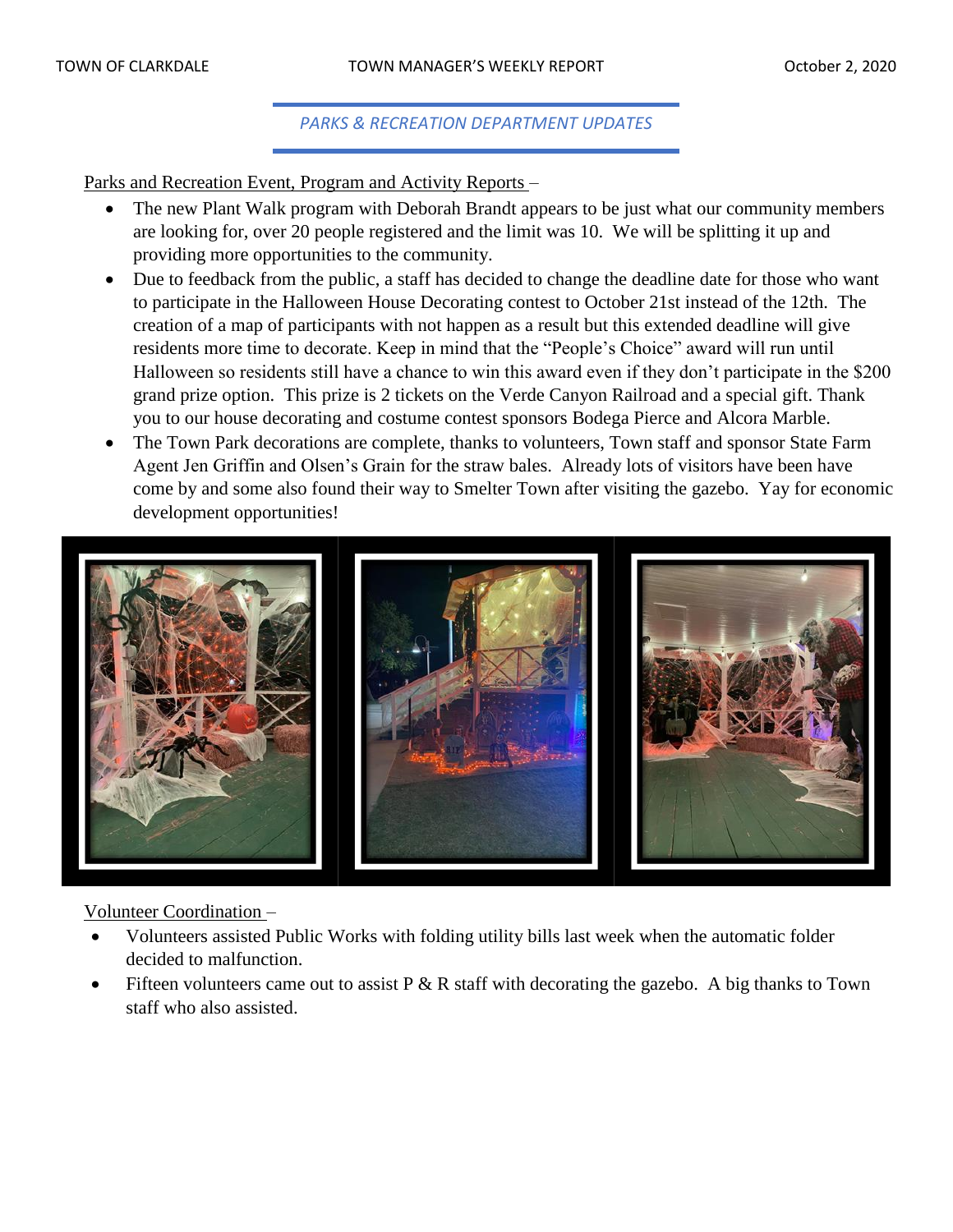# *COMMUNITY DEVELOPMENT DEPARTMENT UPDATES*

- Design Review Board Ralph Clemmer submited a DRB application for Tract-S, the Miner's Retreat Recreation Area located in Mountain Gate. This item will be on the October 7 meeting.
- Planning Commission Meeting will take place in October.
- General Plan Commission Meeting will resume in October.
- Code Enforcement A final inspection will be made at the property on Calle Tomallo for junk and debris.
- Census- The Census Bureau released this statement last Friday "Sept. 25, 2020 "*The Census Bureau will comply with the Court's order and continue our Nonresponse Followup Operation (NRFU). Our office of general counsel is evaluating the ultimate impact of the order on the 2020 Census. Field staff have been instructed to continue with current operations until updates can be provided."* The statement does not identify which court issued the order.

# **Weekly Cash Report**

| <b>ITEM</b>             | <b>DETAILS</b>                                    | <b>FEE</b>  |
|-------------------------|---------------------------------------------------|-------------|
|                         | 092767 - DETACHED CARPORT / 1371 OLD JEROME HWY   | \$50.00     |
|                         | 092779 - ACCESSORY / 222 RODGERS PL               | \$50.00     |
|                         | 092782 - SOLAR / 1411 OLD JEROME HWY              | \$50.00     |
| <b>BUILDING PERMITS</b> | 092773 - NEW CONSTRUCTION / 303 WHISTLE STOP      | \$3,422.60  |
|                         | 092774 - NEW CONSTRUCTION / 463 CLEOPATRA HILL RD | \$2,292.80  |
|                         | 092775 - NEW CONSTRUCTION / 504 CHINABERRY DR     | \$1,998.80  |
|                         | 092780 - NEW CONSTRUCTION / 460 SKYLINE BLVD      | \$2,234.40  |
|                         | 092766 - REMODEL / 1421 PEAKS VIEW DR             | \$615.60    |
|                         |                                                   | \$10,714.20 |

## *POLICE DEPARTMENT UPDATES*

## Calls at the RAPS

- 9/25/20 While patrolling the RAPs, Officer Deming and Officer Fricke found a woman at TUZI RAP after hours stargazing with a telescope. She was directed to a non-day-use area.
- 9/27/20 Ambassador Jim Mast spoke with a visitor at TAPCO RAP who was suspected of being an unlicensed commercial outfitter. Both the man and his companions denied being on a commercial kayak trip.

## Agency Assist Calls

- 9/25/20 Officer Fricke and Officer Deming assisted Jerome PD with a DUI.
- 9/27/20 Officer Guth assisted YAPD with a suicide threats call at the new development on the reservation. He got Spectrum Mobile Crisis team dispatched while waiting for YAPD to arrive.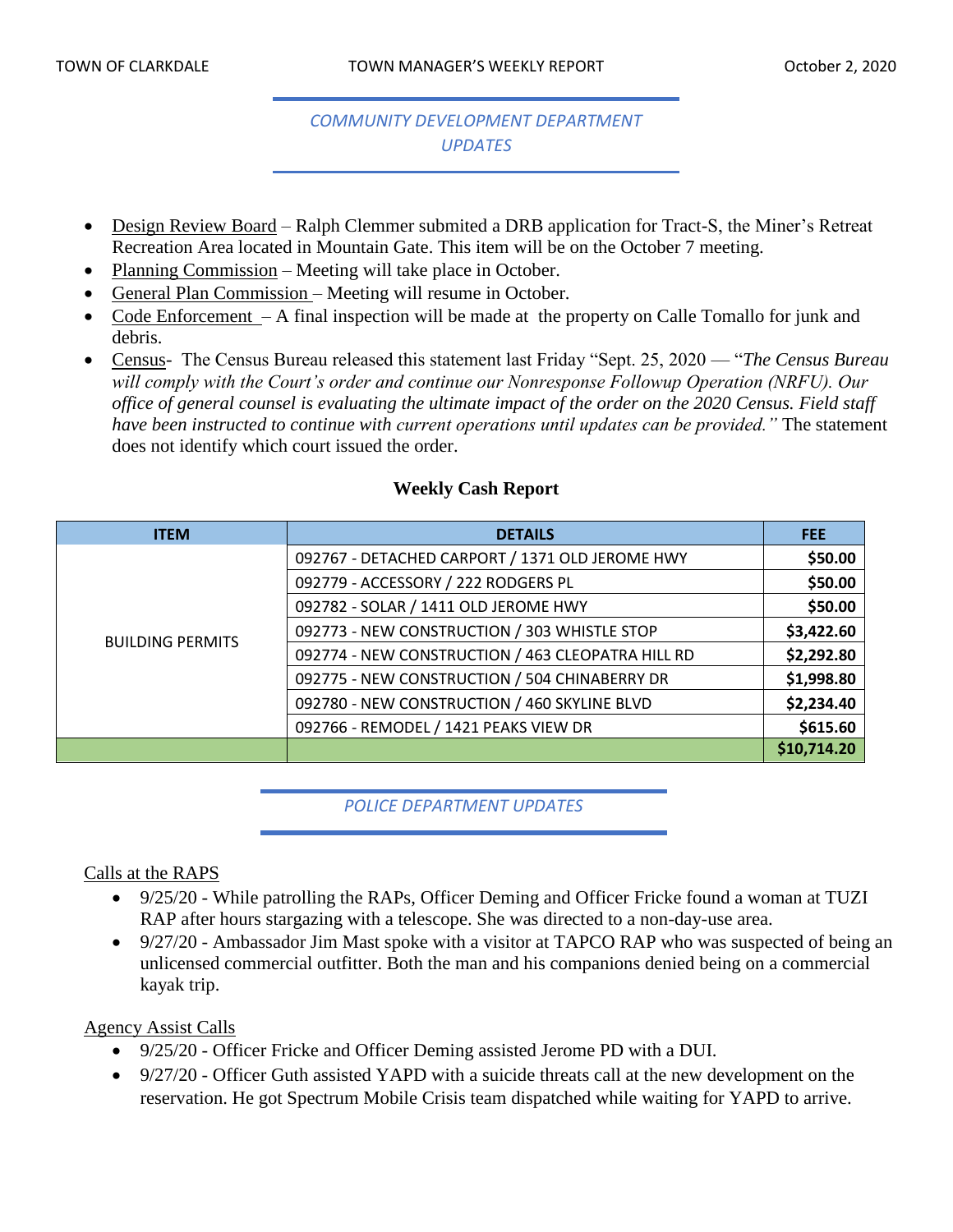#### **Major incidents reported to the department for the week of 9/23/20 through 9/29/20:**

• 9/23/20 - Officer Godina, Sgt. Smith, Sgt. Candelaria, Lead Officer Brundridge and Det. Johnston responded to a tense domestic violence situation in Patio Park. The subject was intoxicated and noncompliant. He was peppersprayed by Sgt. Candelaria and tazed twice by Lead Officer Brundridge before being subdued by Officer Godina. The man was booked into jail on many felony and misdemeanor counts including disorderly conduct, assault, aggravated assault of child under 15, aggravated assault/strangulation, threats, endangerment and child abuse, all per DV, with additional counts of threats/intimidation, aggravated assault against law enforcement, and resisting arrest – 24 charges in all. Officers were not injured except for bumps, scrapes and pepper spray

| <b>Total Calls</b>                           | 33             |
|----------------------------------------------|----------------|
| Calls Criminal in Nature                     | 3              |
| <b>Traffic Stops</b>                         | 8              |
| Citations                                    |                |
| Warnings                                     |                |
| $Citations - non-traffic$                    |                |
| <b>Requests for Citizen Assistance</b>       | 4              |
| <b>Animal Problems</b>                       | $\overline{2}$ |
| Requests by Other Agencies<br>for Assistance | 5              |
| Responses to Calls at the RAPs               | $\overline{2}$ |
| <b>Domestic Violence Calls</b>               |                |

residue. At a pretrial conference today, the subject accepted a plea agreement which included guilty pleas to several of these charges.

- 9/23/20 Officer Deming handled an argument between a husband and wife in Mountain Gate. The female suspect was arrested for assault per domestic violence. Officer Guth assisted.
- 9/25/20 Officer Deming is investigating an attempt to pass a counterfeit \$100 bill at #1 Foods. He and Officer Fricke attempted to locate the suspect but were unsuccessful. Nonsworn Supervisor Jen Julian sent out a press release and posted on Facebook asking for the public's help in identifying the suspect. It is not known if this instance is related to other cases of counterfeit bills in Cottonwood and YCSO jurisdictions. Sgt. Candelaria also assisted.
- 9/26/20 Officer Deming caught a rattlesnake at the playground at Yavapai College child care building and relocated it to a safer area.

# Notable Events

- 9/30 Chief Taylor, Sgt. Smith, Sgt. Candelaria, Lead Officer/SRO Brundridge, and Officer Godina provided traffic control for a Clarkdale Jerome School cross country meet.
- Clarkdale PD has been providing fingerprinting services for firefighters, teachers and healthcare workers needing them for licenses, certifications, or volunteering. Since many other agencies had ceased this service due to COVID, our agency was able to assist over 40 individuals. Precautions were made including masks, social distancing and handwashing.